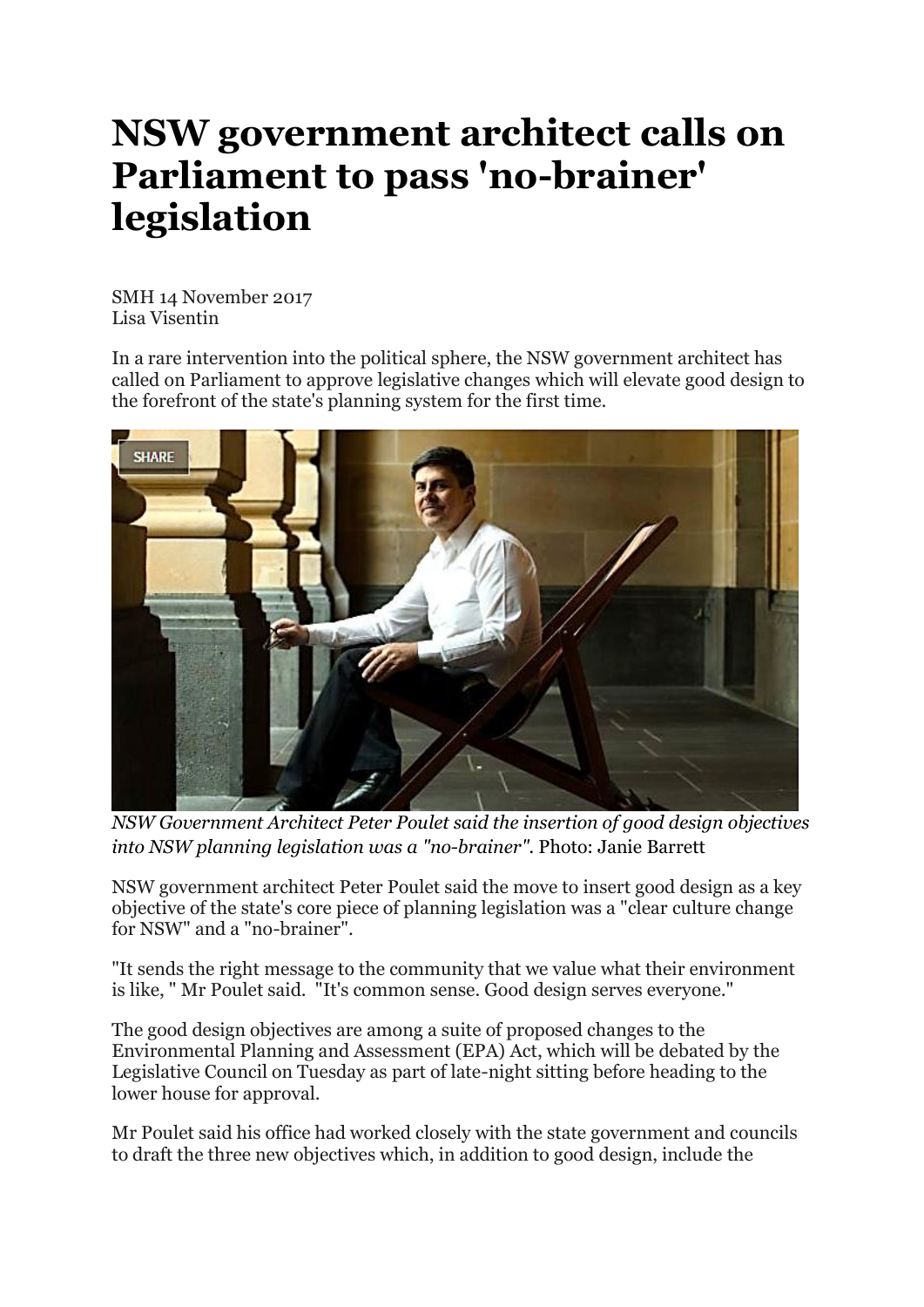promotion of "built and cultural heritage, including Aboriginal cultural heritage" and the "proper construction and maintenance of buildings".



*NSW government architect Peter Poulet has made a rare intervention in the political sphere, urging parliament to pass legislation which makes good design front and centre of NSW's planning system.* Photo: Janie Barrett

"It's the first time [these measures] have been codified in legislation," he said. "It's amazing that it has taken this long to be honest."

The government's emphasis on design excellence dovetails with its [recent](http://www.smh.com.au/nsw/after-200-years-nsw-government-architect-changes-tack-20160218-gmy2cm.html) [restructuring](http://www.smh.com.au/nsw/after-200-years-nsw-government-architect-changes-tack-20160218-gmy2cm.html) of the Government Architects Office.

For 200 years, the agency designed and constructed some of the state's most iconic public buildings - such as the GPO in Martin Place, Central Station, and the Powerhouse Museum - before its transition into a strategic advisory and advocacy role last year.

Mr Poulet, the 23rd government architect, said the office now acted as "the arbiters of the [design] process" and published NSW's first statewide design policy earlier this year.

Inserting these objectives into legislation was significant, he said, because "it means every government agency, every local council, needs to strive for good design in the built environment."

The new objectives are expected to be among the least controversial changes proposed by the amendment bill, which is seeking to restructure the Act into 10 parts.

More contentious is the proposal to give the planning secretary a new "step-in" power to give development approvals, concurrence or advice on behalf of another NSW agency, where the agency has met statutory time frames or where two agencies hold conflicting views.

The proposed reform attracted the attention of the Independent Commission Against Corruption, which expressed concern during the public [submission](http://www.smh.com.au/nsw/icac-concerned-over-planning-reforms-20170518-gw7m5c.html) process earlier this [year](http://www.smh.com.au/nsw/icac-concerned-over-planning-reforms-20170518-gw7m5c.html) that the change would hand the Secretary "significant discretion" over development approvals, leaving the office holder vulnerable to undue influence.

Introducing the bill into the upper house last month, government leader Don Harwin said the measures were designed to "cut red tape, and provide a faster and more flexible planning system for government and the communities we represent".

For example, the bill proposes streamlining the application of council planning guidelines, called Development Control Plans, by providing a model template in a bid to simplify the 400 DCPs currently in operation across NSW councils.